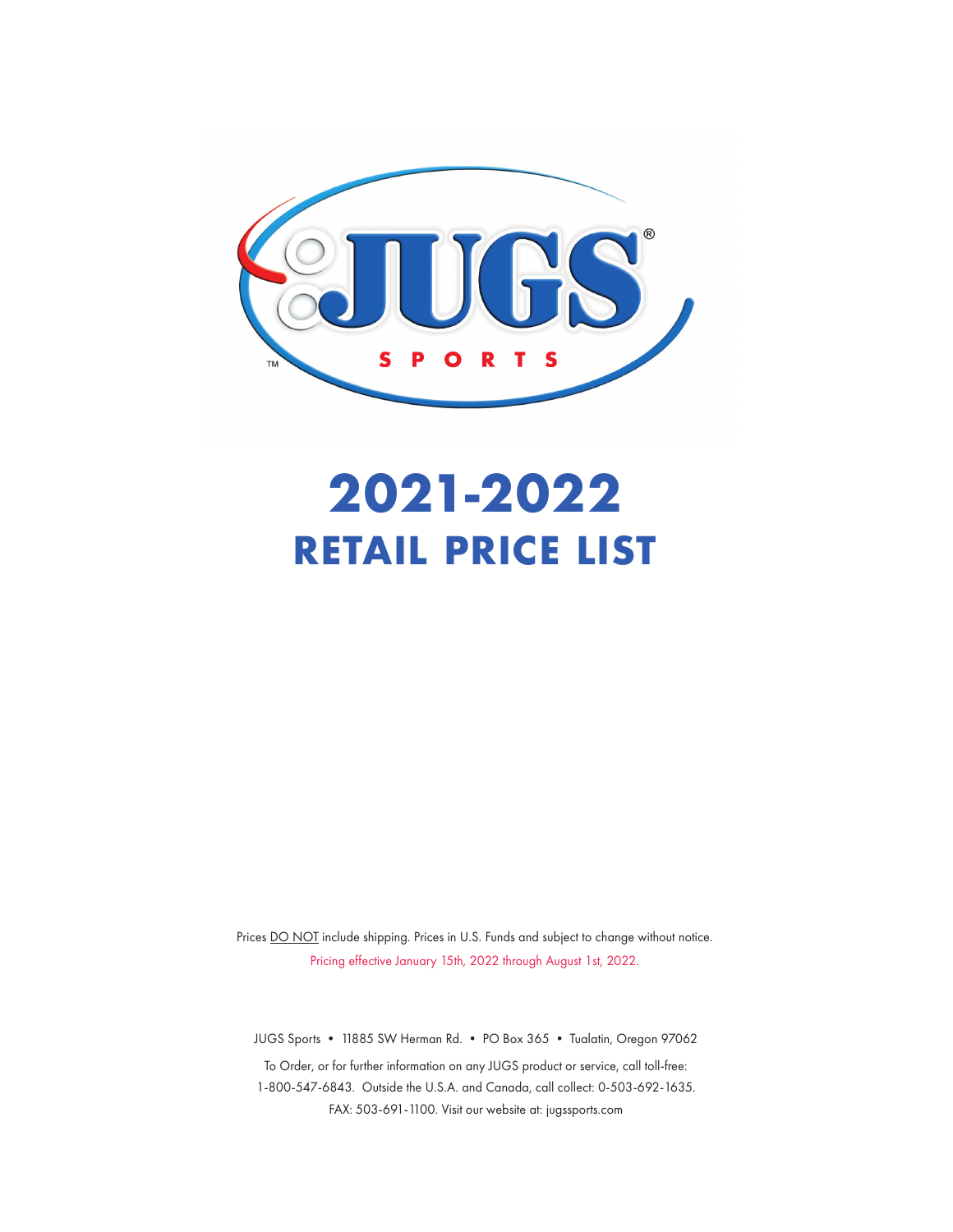# **PITCHING MACHINES**

|     |                                                                             | 4,195.00 |
|-----|-----------------------------------------------------------------------------|----------|
| 2.  | NEW SP3™ Baseball Pitching Machine (M1031)                                  | 3,595.00 |
| 3.  |                                                                             | 4,195.00 |
| 4.  | NEW SP3™ Softball Pitching Machine (M1036)                                  | 3,595.00 |
| 5.  | BP®2 Baseball Pitching Machine (M1020)                                      | 2,890.00 |
| 6.  | Changeup Super Softball <sup>**</sup> Pitching Machine without Cart (M1251) | 2,100.00 |
| 7.  | Changeup Super Softball <sup>"</sup> Pitching Machine with Cart (M1250)     | 2,195.00 |
| 8.  | Changeup Baseball Pitching Machine (M1450)                                  | 2,100.00 |
| 9.  |                                                                             | 1,540.00 |
| 10. | BP®1 Softball Pitching Machine without Cart (M1101)                         | 1,540.00 |
| 11. | BP®1 Softball Pitching Machine with Cart (M1106)                            | 1,570.00 |
| 12. |                                                                             | 1,590.00 |
| 13. |                                                                             | 3,800.00 |
|     |                                                                             | 1,190.00 |
|     | 15. PS50 <sup>™</sup> Baseball/Softball Pitching Machine (M1150) 895.00     |          |
|     |                                                                             |          |
|     | 17. Battery Pack: Lite-Flite® and Small-Ball® Machine (A0050) 360.00        |          |
|     |                                                                             | 295.00   |
|     |                                                                             | 260.00   |
|     |                                                                             | 3,400.00 |
| 21. | Field General™ Football Machine (MI750)                                     | 2,995.00 |
|     |                                                                             | 895.00   |
|     | 23. Lacrosse Machine/PS50 Battery Pack (A0052)  570.00                      |          |
|     |                                                                             | 2.995.00 |
|     |                                                                             |          |

#### AUTOMATIC FEEDERS ALL CAROUSEL FEEDERS NOW

| 1. 36-Baseball Carousel Feeder for BP®3, SP3™ (F1065), BP®1 Baseball Only,<br>Changeup Baseball, PS50™, Jr™ Baseball, MVP® Baseball. (F1050), BP®2 (F1060) 695.00 |        |
|-------------------------------------------------------------------------------------------------------------------------------------------------------------------|--------|
| 2. 18-Softball Carousel Feeder for all softball machines except                                                                                                   |        |
| 3. Combo Carousel Feeder BP®1 Combo, MVP® Combo, Jr™ Baseball/Softball (F1055). 735.00                                                                            |        |
| 4. 18-Ball Lite-Flite® Feeder for baseball (F1025)                                                                                                                | 350.00 |
|                                                                                                                                                                   |        |
|                                                                                                                                                                   |        |
|                                                                                                                                                                   |        |
|                                                                                                                                                                   |        |

# **TEES & ACCESSORIES**

| 109.00<br>99.00<br>169.00<br>39.00<br>239.00<br>99.00<br>30.00<br>150.00<br>60.00<br>20.00<br>13. Albert Pujols Ball Bucket with Lid (A2030)<br>20.00<br>14. Michele Smith Ball Bucket with Lid (A2031)<br>6.00<br>15. Throw-Down Home Plate (White) (A0405)<br>995.00<br>16. Yamaha EF2000iS v2 Inverter Generator (A2001)<br>890.00<br>18. JUGS Sports T-Shirts (Baseball Y0010) (Softball Y0015)<br>20.00 |
|--------------------------------------------------------------------------------------------------------------------------------------------------------------------------------------------------------------------------------------------------------------------------------------------------------------------------------------------------------------------------------------------------------------|

# **BATTING CAGE NETS**

| #1  | <b>Standard Net: 70' Lx 14' W x 12' H</b><br>#42 Twisted Knotted Black Polyethylene (N1000)  840.00<br>#60 Twisted Knotted Black Polyethylene(N1005)  1,200.00                                                         |
|-----|------------------------------------------------------------------------------------------------------------------------------------------------------------------------------------------------------------------------|
|     | #96 Twisted Knotted Black POLYESTER(N1007) 1,860.00                                                                                                                                                                    |
|     |                                                                                                                                                                                                                        |
| #2  | Softball Net: 55' L x 14' W x 12' H<br>#27 Twisted Knotted Black Polyethylene(N2110)  510.00<br>#60 Twisted Knotted Black Polyethylene(N2005) 1,000.00                                                                 |
|     | #96 Twisted Knotted Black POLYESTER(N2007) 1,540.00                                                                                                                                                                    |
| #3  | Softball Net-Slowpitch: 55' Lx 14' W x 16' H<br>#42 Twisted Knotted Black Polyethylene (N3000) 780.00<br>#60 Twisted Knotted Black Polyethylene(N3005) 1,150.00<br>#96 Twisted Knotted Black POLYESTER(N3007) 1,800.00 |
| #4  | Half Net <sup>™</sup> with portal: 35' Lx 14' W x 14' H                                                                                                                                                                |
|     | #60 Twisted Knotted Black Polyethylene (N4005) 800.00                                                                                                                                                                  |
|     | #96 Twisted Knotted Black POLYESTER(N4007) 1,290.00                                                                                                                                                                    |
| #5  | Combination Net <sup>™</sup> : 70'Lx 14'Wx 16'H                                                                                                                                                                        |
|     | #60 Twisted Knotted Black Polyethylene(N5005) 1,380.00                                                                                                                                                                 |
|     |                                                                                                                                                                                                                        |
| #6  | Space Saver <sup>™</sup> Net with portal  This net has been discontinued                                                                                                                                               |
| #7  | Backyard Net™: 65'Lx 11'W x 11'H                                                                                                                                                                                       |
|     |                                                                                                                                                                                                                        |
|     |                                                                                                                                                                                                                        |
|     | 970.00<br>#96 Twisted Knotted Black POLYESTER(N7207) 1,570.00                                                                                                                                                          |
|     |                                                                                                                                                                                                                        |
| #8  | Backyard Softball Net <sup>™</sup> : 55'Lx 11'Wx 11'H                                                                                                                                                                  |
|     |                                                                                                                                                                                                                        |
|     |                                                                                                                                                                                                                        |
| #9  | Baseball Net: 70' Lx 12' W x 12' H                                                                                                                                                                                     |
|     |                                                                                                                                                                                                                        |
|     |                                                                                                                                                                                                                        |
|     | #96 Twisted Knotted Black POLYESTER(N1907) 1,720.00                                                                                                                                                                    |
| #10 | Fastpitch Softball Net: 55' Lx 12' W x 12' H                                                                                                                                                                           |
|     | #60 Twisted Knotted Black Polyethylene (N2905) 970.00                                                                                                                                                                  |
|     | #96 Twisted Knotted Black POLYESTER(N2907)  1,430.00                                                                                                                                                                   |
|     | Split Cage™ for Baseball and Softball: 70'Lx 14' W x 12' H                                                                                                                                                             |
|     | #96 Twisted Knotted Black POLYESTER(N1010).<br>2,860.00<br>$\mathbb{R}$ . The set                                                                                                                                      |
|     | <b>CUSTOM NETTING</b>                                                                                                                                                                                                  |

of any dimension or gauge is available. Free estimates upon request.

| 15'-Wide Netting Sections-ANY LENGTH<br>#42 Twisted Knotted Black Polyethylene<br>#60 Twisted Knotted Black Polyethylene<br>#96 Twisted Knotted Black POLYESTER                                        | $(N7035)$ 1.10/sq.ft. | $50$ c/sq.ft. |
|--------------------------------------------------------------------------------------------------------------------------------------------------------------------------------------------------------|-----------------------|---------------|
| Indoor Net Installation Kit (N8000) for all JUGS nets  120.00                                                                                                                                          |                       |               |
| <b>Outdoor Net Installation Kit (N8010)</b><br>For #27 Twisted Knotted Black Polyethylene #1, #2, #7, and #10 and also<br>#42 Twisted Knotted Black Polyethylene #1, #2, #3, #7, #8, #9 and #10 120.00 |                       |               |
| Ceiling Net Installation Kit (N8005) for all JUGS nets  400.00                                                                                                                                         |                       |               |

# **FREE-STANDING CAGES**

| 1. NEW Backyard Free-Standing Batting Cage (A5000)  2,195.00 |
|--------------------------------------------------------------|
| 2. Hit at Home® Backyard Batting Cage (A5030)  900.00        |
|                                                              |
|                                                              |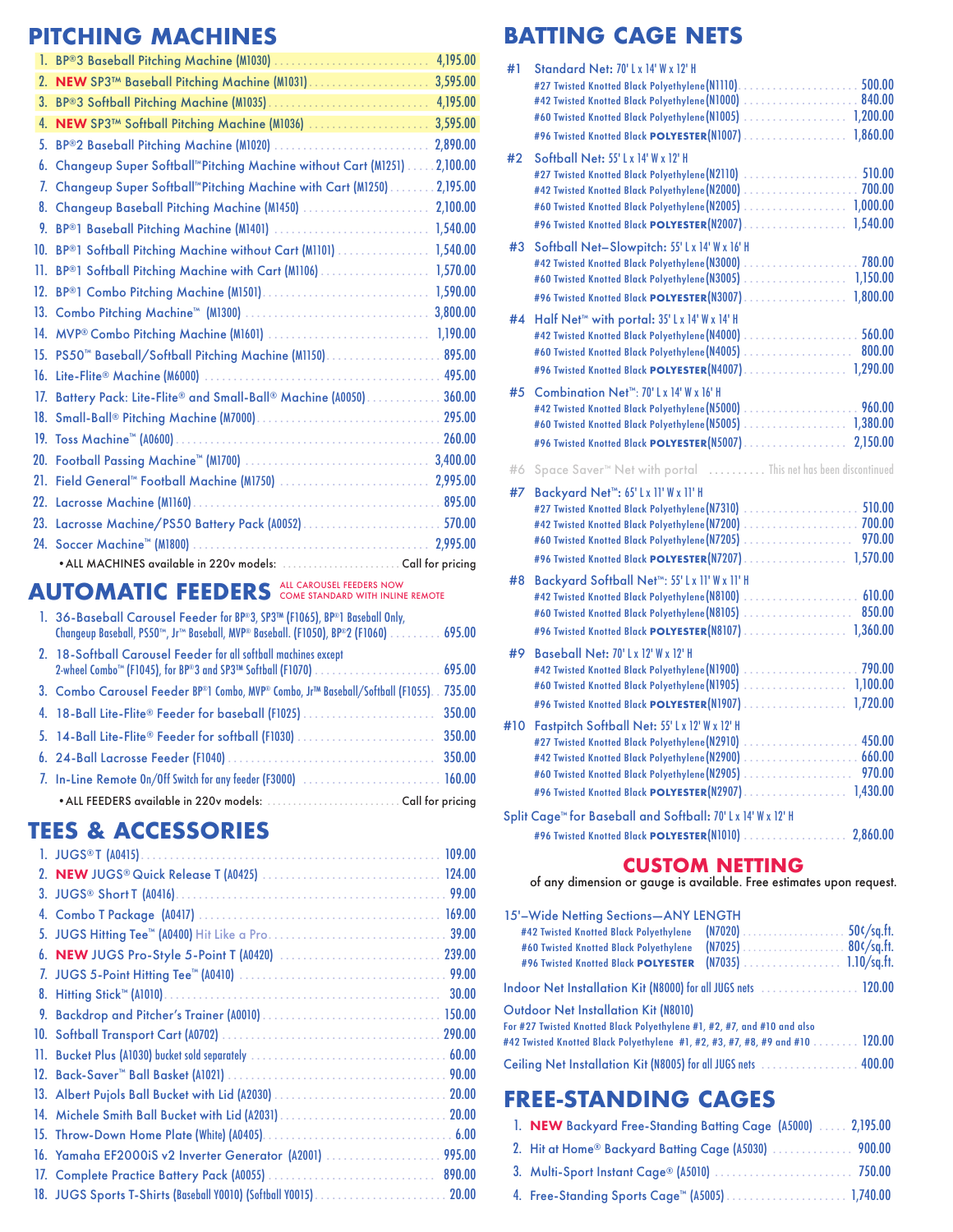# **BATTING CAGE FRAMES: OUTDOOR**

| Frame for use with #1 Standard Net<br>USE WITH #60 Polyethylene and #96 POLYESTER (FR105) 2,510.00            |
|---------------------------------------------------------------------------------------------------------------|
| Frame for use with #2 Softball Net<br>USE WITH #60 Polyethylene and #96 POLYESTER (FR205)  2,000.00           |
| Frame for use with #3 Softball Net-Slowpitch<br>USE WITH #60 Polyethylene and #96 POLYESTER (FR305)  2,780.00 |
| Frame for use with #4 Half Net™<br>USE WITH #42 and #60 Polyethylene and #96 POLYESTER (FR405) 1,540.00       |
| Frame for use with #5 Combination Net™<br>USE WITH #42, #60 Polyethylene and #96 POLYESTER (FR505) 3,340.00   |
| Frame for use with #6 Space Saver <sup>™</sup> Net This frame has been discontinued                           |
| Frame for use with #7 Backyard Net™                                                                           |
| Frame for use with #8 Backyard Softball Net™                                                                  |
| Frame for use with #9 Baseball Net<br>USE WITH #60 Polyethylene and #96 POLYESTER (FR195) 2,450.00            |
| Frame for use with #10 Fastpitch Softball Net                                                                 |
| Frame for use with Split Cage™ for Baseball and Softball . (FR105)2,510.00                                    |

### **RADAR GUN AND ACCESSORIES**

| 2. |                                                                                                                                                         |
|----|---------------------------------------------------------------------------------------------------------------------------------------------------------|
| 3. | 30.00                                                                                                                                                   |
| 4. | 520.00                                                                                                                                                  |
| 5. | 50.00                                                                                                                                                   |
|    | 6. JUGSSPEED™ LED 3-Digit Corded Readout Display (R2020) 1,020.00                                                                                       |
|    | 7. JUGSSPEED™ LED 3-Digit Wireless 7" Readout Display (R2021)  1,440.00                                                                                 |
| 8. | JUGSSPEED <sup>™</sup> LED 3-Digit Wireless 24" Readout Display (R2022) . 5,060.00                                                                      |
| 9. | JUGSSPEED <sup>™</sup> Challenge Fundraising Package (R2110)<br>3,315.00                                                                                |
|    | 10. Pro-Series Gun™ Package (R2100)                                                                                                                     |
|    | Package includes: The JUGS Gun™, Corded JUGSSPEED™, Tripod, and Carrying Case 2,365.00                                                                  |
|    | 11. 7" Wireless Radar Gun Package (R2105)  3,335.00                                                                                                     |
|    | Package includes: Wireless 3-Digit 7" JUGSSPEED" Readout Display, The JUGS Gun", Radar Gun<br><b>Carrying Case, Wireless Battery Pack, and Tripod.</b>  |
|    |                                                                                                                                                         |
|    | Package includes: Wireless 3-Digit 24" JUGSSPEED" Readout Display, The JUGS Gun", Radar Gun<br><b>Carrying Case, Wireless Battery Pack, and Tripod.</b> |

#### **BACKYARD BULLPEN**®  $1.$  Backyard Bulleplane for Baseball (R2115) Background Bulleplane for Bull (R2115)

| 1. Backyard Bullpen® Package for Baseball (R2115) Backyard Bullpen® Screen, 15 Perfect                                     |
|----------------------------------------------------------------------------------------------------------------------------|
| Pitch" Baseballs, Radar Cube", Throw-Down Home Plate, Heavy-Duty Nylon Carrying Bag 895.00                                 |
| 2. Backyard Bullpen® Package for Softball (R2120) Backyard Bullpen® Screen, 15 Perfect                                     |
| $P$ itch <sup>ne</sup> Softhalls, Radar Cube <sup>ne</sup> , Throw-Down Home Plate, Heavy-Duty Nylon Carrying Rag $895.00$ |

| <b>THEIR</b> JUINGING, RUGGI CODE, THIOW-DOWN HOME FRIG, HEAVY-DOIY RYIUH CUITYING DUG. 073.00 |  |
|------------------------------------------------------------------------------------------------|--|
|                                                                                                |  |
|                                                                                                |  |
|                                                                                                |  |

#### **PRACTICE BALLS**

| 1. Sting-Free® Baseballs, realistic seam                                                                                                                    |  |
|-------------------------------------------------------------------------------------------------------------------------------------------------------------|--|
| 2. Sting-Free® Baseballs, dimpled-style                                                                                                                     |  |
| 3. Sting-Free® Softballs, realistic seam or dimpled-style<br>Optic Game-Ball Yellow™ Dimpled (B2015)75.00/doz.                                              |  |
| 4. 11" Sting-Free® Softballs, dimpled-style                                                                                                                 |  |
| 5. JUGS Pearl® Leather Baseballs (B5200)  105.00/doz.                                                                                                       |  |
| 6. NEW JUGS Youth League Pearl®                                                                                                                             |  |
| 7. JUGS LeatherLast™ Leather Softballs (B5250)  135.00/doz.                                                                                                 |  |
|                                                                                                                                                             |  |
| 9. Lite-Flite® Softballs                                                                                                                                    |  |
| 10. Softie <sup>®</sup> Genuine Leather Practice Baseballs                                                                                                  |  |
| 11. Softie <sup>®</sup> Genuine Leather Practice Softballs                                                                                                  |  |
| 12. JUGS BULLDOG <sup>™</sup> Polyball Baseballs<br>White (B6005) Vision-Enhanced Yellow™ (B6010) 24.00/doz.<br>Bulk Box-100 Individual Balls-White (B6006) |  |
| 13. JUGS BULLDOG™ Polyball Softballs<br>Bulk Box-84 Individual Balls-Game-Ball Yellow™ (B7011)  180.00                                                      |  |
| 14. Small-Ball® White (B5130), Vision-Enhanced Yellow™ (B5132) 20.00/doz.                                                                                   |  |
| 15. JUGS Lacrosse Balls                                                                                                                                     |  |
|                                                                                                                                                             |  |

## **BUCKET OF BALLS**

| 1. Bucket of JUGS Pearl® Baseballs— 4-Dozen Balls                                                                                        |
|------------------------------------------------------------------------------------------------------------------------------------------|
| 2. NEW Bucket of JUGS Youth League Pearl <sup>®</sup> Baseballs-<br>4-Dozen Balls (Includes FREE Pujols Bucket with Lid) (B5215)  240.00 |
| 3. Bucket of JUGS LeatherLast™ Softballs— 2-Dozen Balls                                                                                  |
| 4. Bucket of JUGS BULLDOG <sup>™</sup> Baseballs-18 Balls<br>Vision-Enhanced Yellow™ (B6012) White (B6007)<br>50.00                      |
| 5. Bucket of JUGS BULLDOG™ Softballs—12 Balls<br>50.00                                                                                   |
| 6. Bucket of Lite-Flite® Baseballs-18 Balls                                                                                              |
| 7. Bucket of Lite-Flite® Softballs—12 Balls                                                                                              |
| 8. Bucket of JUGS Small-Ball®— 4-Dozen Balls                                                                                             |
|                                                                                                                                          |

To Order, or for further information on any JUGS product or service, call toll-free: 1-800-547-6843. Outside the U.S.A. and Canada, call collect: 0-503-692-1635. FAX: 503-691-1100.

Visit our website at: jugssports.com